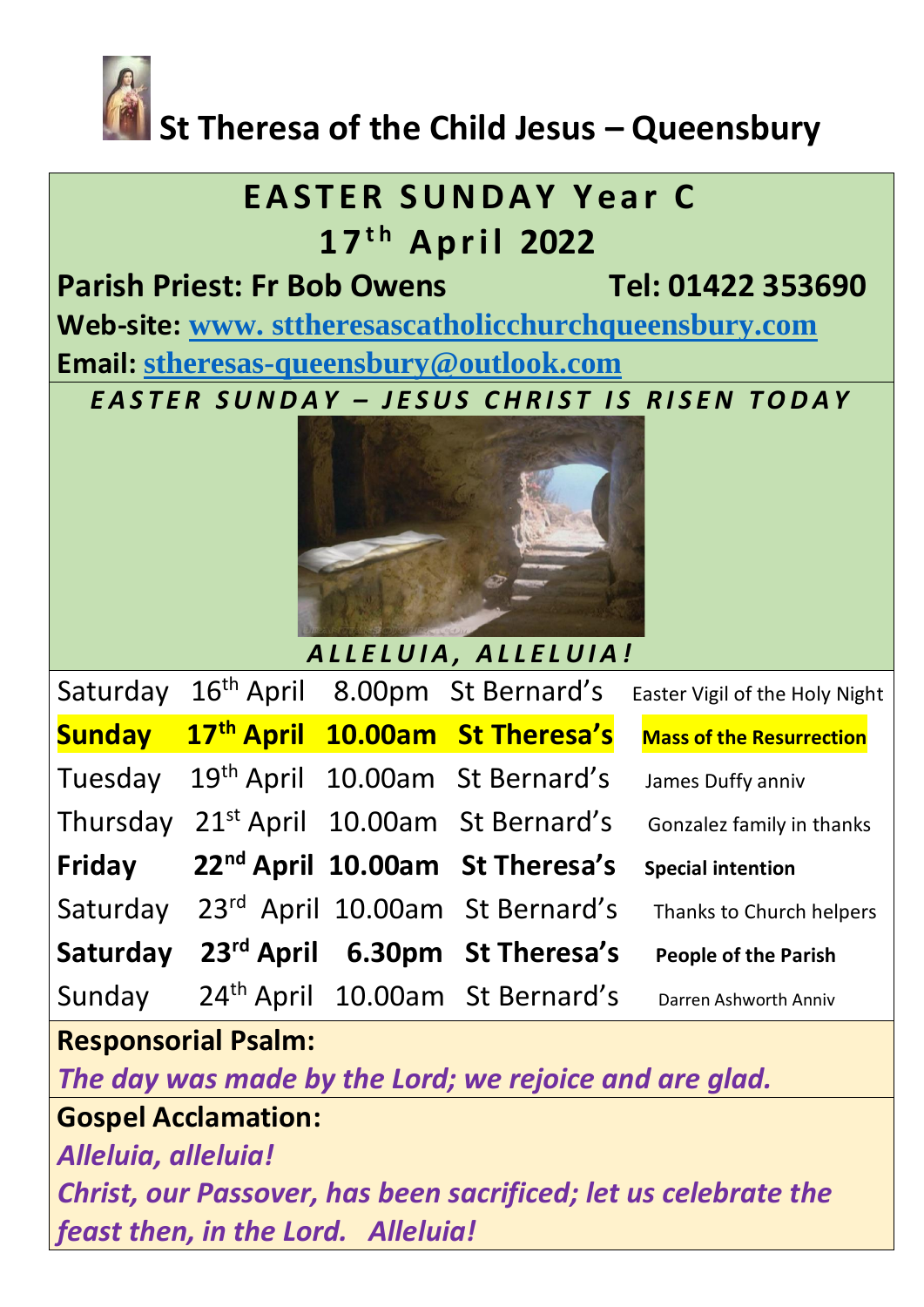| <b>Welcomers:</b>                           |
|---------------------------------------------|
| 17 <sup>th</sup> April: K. Mundy & E. Brown |
| 23rd April: G. Jarvis & H. Macintyre        |

**Readers** 17<sup>th</sup> April: C. Rothwell 23rd April : J. Munz

### **Offertory Collection: 9 th April £149.00**

communities**.**

**Ukraine/Cafod Donations**: £80 gift, Lenten Soup £90,

 *The Collection at Easter is your personal gift to the priest. Fr Bob*  Easter Raffle £66 *Thank you.* 



**The Pope's Prayer Intention for April – Health Care Workers**  We pray for health care workers who serve the sick and the elderly, especially in the poorest countries ; may they be adequately supported by governments and local

**Please keep in mind all those who are in need in our prayers for whatever reason especially St Theresa's** - Inge Parkinson, the Hales family, Anne-Marie, Noah Brown and family, Sophie Middlemiss, Frank & Betty Mackrill, Cath & David Hodgson, Madelaine Hickinson, Gerard Coyne and many special intentions. **St Bernard's** – Barbara McDonald, Jean Barraclough, Francis Marshall and Dave Sutcliffe.

**Those who have died recently**: Maureen Deegan, Irene Whitfield **Those whose anniversaries occur about this time**:

### **ST. THERESA'S PARISH EVENTS**

**Next Fatima meeting 25th April**

#### **Church Cleaning:**

22nd April **-** Fel Kennedy & Christine Rothwell

**There will be tea/ coffee in the Church Hall after Mass.**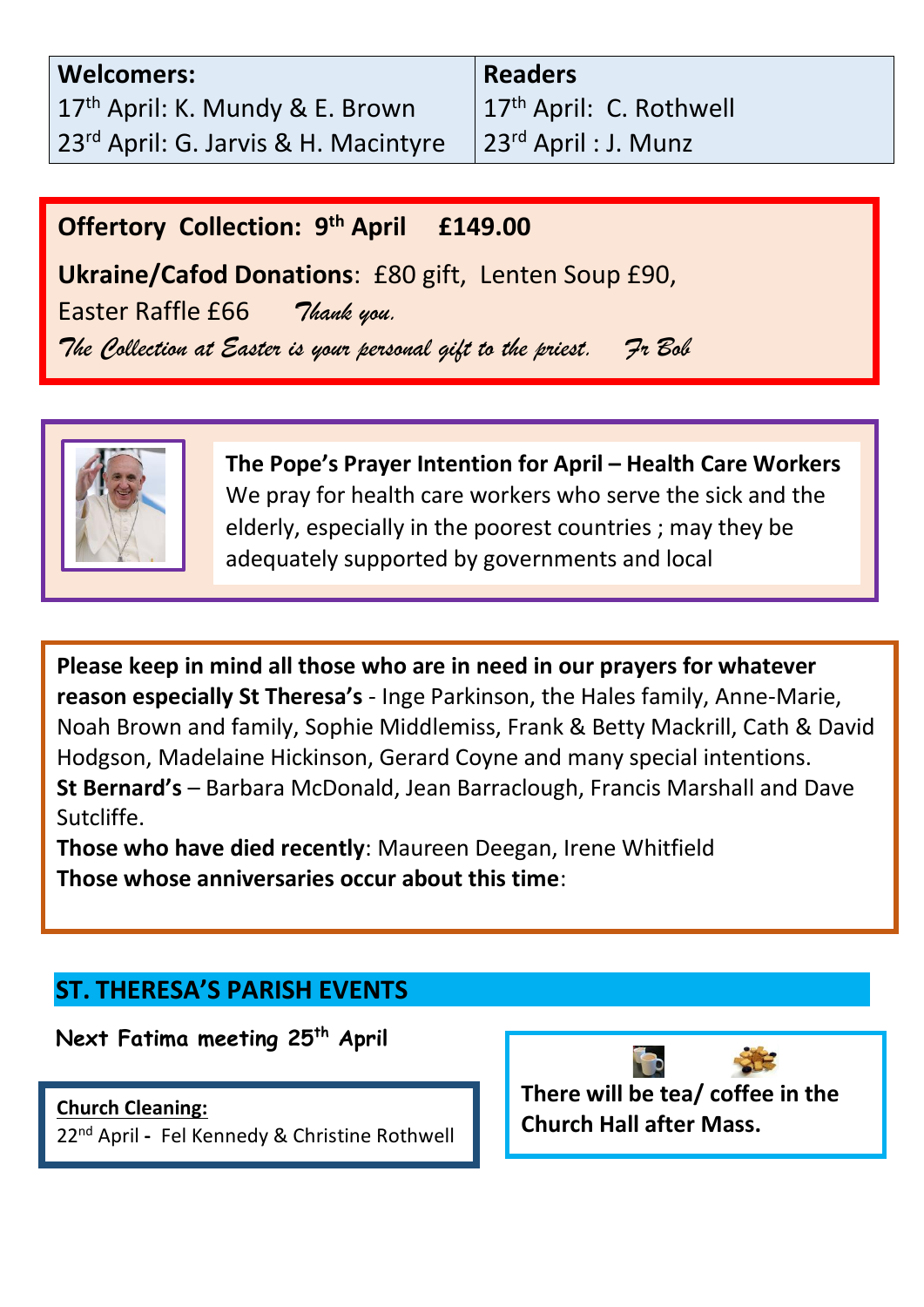

**Flower arrangements: 13th May** 

Cath Hodgson & Pam Pattison

**Thank you to everybody who bought tickets for the Easter basket** 

**Winning tickets: Yellow 516, Blue 466**

**The raffle raised £66 Thank you**

**SMARTIES APPEAL 2021/2022**: We sent an interim cheque to the Lighthouse Charity before Christmas and will top it up after Easter when we know the final amount. Next year's charity will be for the **TEENAGE CANCER TRUST** ward at St James Hospital where the grandson of one of our parishioners is being treated. Smartie tubes will be available after Easter morning Mass.

**ST THERESA'S AFTERNOON TEA SUNDAY 8th May 2022 from 2pm to 4pm Tickets £5 on sale after Mass today. An opportunity to meet up with friends and enjoy a traditional afternoon tea.**

#### **ST BERNARD'S PARISH**

Coffee after 10am Mass on Sundays. 8<sup>th</sup> May Mr Gonzalez will serve Paella. He will serve three Spanish dishes – Paella, Potato Bravos and Potato Omelette. He will serve the preferred dish on the 2<sup>nd</sup> Sunday of the month.



**COVID** is still with us!! Just a reminder that if you are feeling unwell then please **stay at home.** We are an elderly congregation and need to think of others. People with Covid often have negative lateral flow tests initially even though they feel unwell.

Thank you, Wills Parkinson, for cutting the grass and making the Church look lovely for Easter.





*DEANERY EVENTS: [www.halifax-deanery.org.uk](http://www.halifax-deanery.org.uk/)*

SVP has a group at St Mary's – contact 07512011440 **First Holy Communion** in own parishes

Brew and Chat  $-2<sup>nd</sup>$  Monday of the month at St Columba's Church.